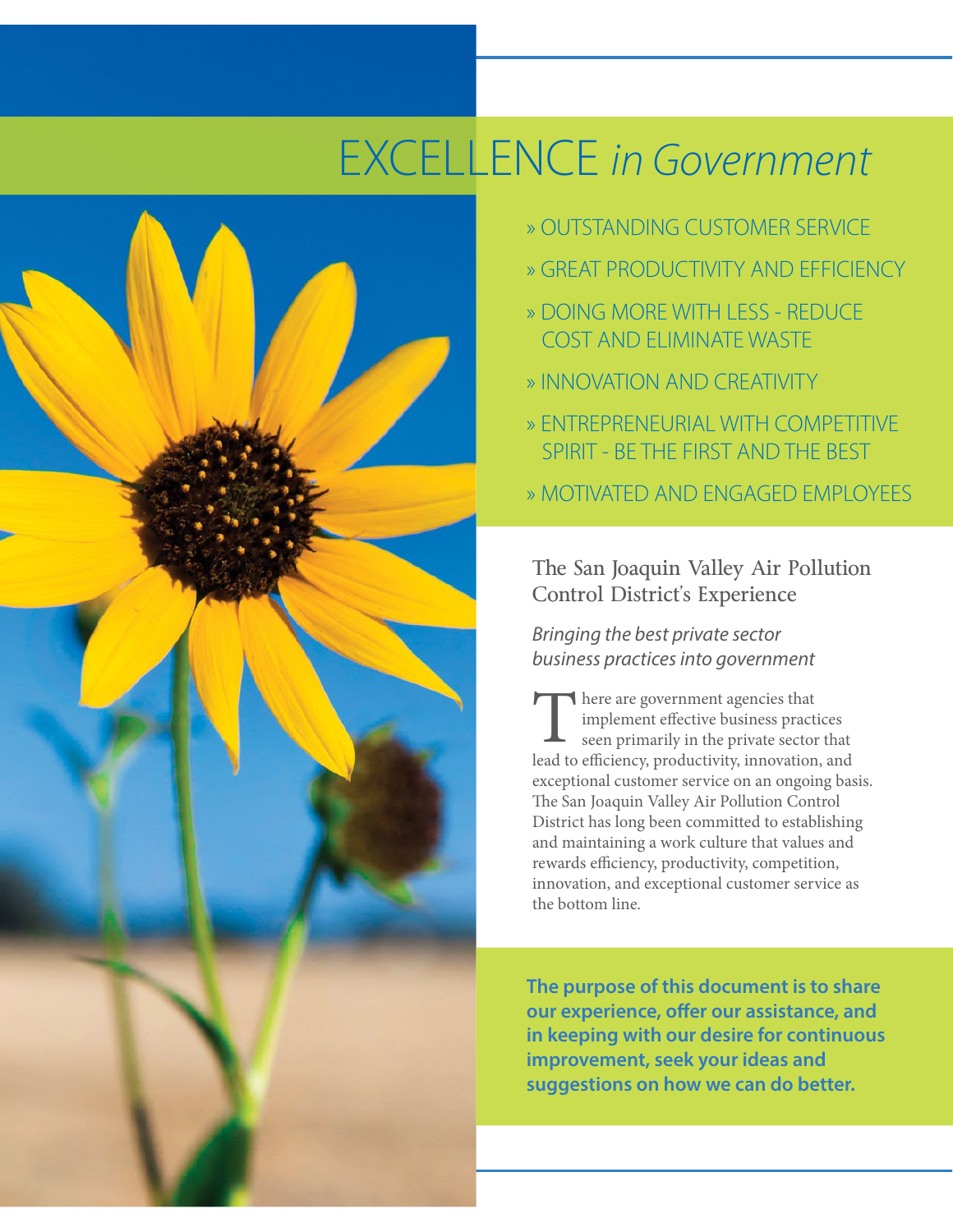### *» Are the following true for your agency?*

- → Happy employees who are fully engaged and vested in the mission and success of the organization
- → Excellent customer service in every interaction
- → Exceptionally high productivity with measurable results
- → Problem solving with innovation and creativity
- → Lower operating cost through efficiency and streamlining

At the San Joaquin Valley Air Pollution Control District, through a systematic approach, we ask these questions on an ongoing basis and have successfully instituted a work culture that achieves the above stated goals.

- *» Is your organization achieving its full potential?*
- *» Are your clients and customers (the public you serve) satisfied with the level of service they receive?*
- *» Why should we continually reexamine our work cultures?*
- uccessful implementation requires that the following beliefs, convictions and commitments be ingrained in the organization's DNA:
- → Unshakable belief at all levels of leadership that employee welfare and well-being is essential to an agency's achievement of excellence
- $\rightarrow$  Embrace change and have the entrepreneurial and risk-taking spirit to seek change
- → Make delivery of great customer service to internal and external customers the top priority for the organization
- → Always strive to be the best and the first in everything in which the agency endeavors
- → Place a higher value on positive attitude and initiative over technical expertise in hiring and promotional decisions

- Once the organization has transformed to a point of complete acceptance of the above beliefs, convictions and commitments; success demands daily follow-through with a myriad of actions to build, strengthen and maintain the culture and monitor results.
- → Work constantly through actions and words to demonstrate to employees that you value their welfare and well-being
- → Communicate expectations clearly and routinely
- → Build an environment where employees take pride in working for
- → Create a safe environment for employees to offer suggestions for change/improvement
- → Hold employees accountable
- → Infuse constant energy to keep it fresh
- 
- 
- → Use employee recognition to reward good behavior and to communicate expectations
- the agency
- 
- $\rightarrow$  Follow through with addressing the employee suggestions in a timely manner
- → Train employees and provide the necessary tools to meet and exceed expectations
- 
- 
- → Make it an intrinsic part of each employee's job
- → Create an environment where employees are not put in silos and see themselves working for the agency as a whole – not for an individual department or division
	- → Provide freedom and encouragement to constructively critique the work of others
	- → Serve as a role model

S

## *ACHIEVING A CULTURE OF EXCELLENCE IN GOVERNMENT*

#### Excellence in Government

is accomplished through a management philosophy that places a greater focus and emphasis on attitude and positive behavior while setting high expectations and striving for excellence in quality of work and productivity. Achieving and maintaining a work culture like this requires day-to-day attention and ongoing commitment and effort from all levels within the organization.

High productivity, innovation and exceptional customer service are often attributed to private sector businesses where profit motive and attention to the bottom line compel businesses to pursue best management practices.



## *BE THE FIRST AND THE BEST*

In contrast, many subscribe to stereotypes that government agencies and public employees are inefficient and wasteful, provide poor customer service, and lack innovation and creativity. While characterizing all government agencies and public

employees as such is unfair, the public would be better served if more public agencies instituted work cultures that deployed effective business practices that are often attributed to elite and wellmanaged private sector organizations.

## *ENGAGED EMPLOYEES*





## *ROCK THE BOAT - EMBRACE AND SEEK CHANGE*